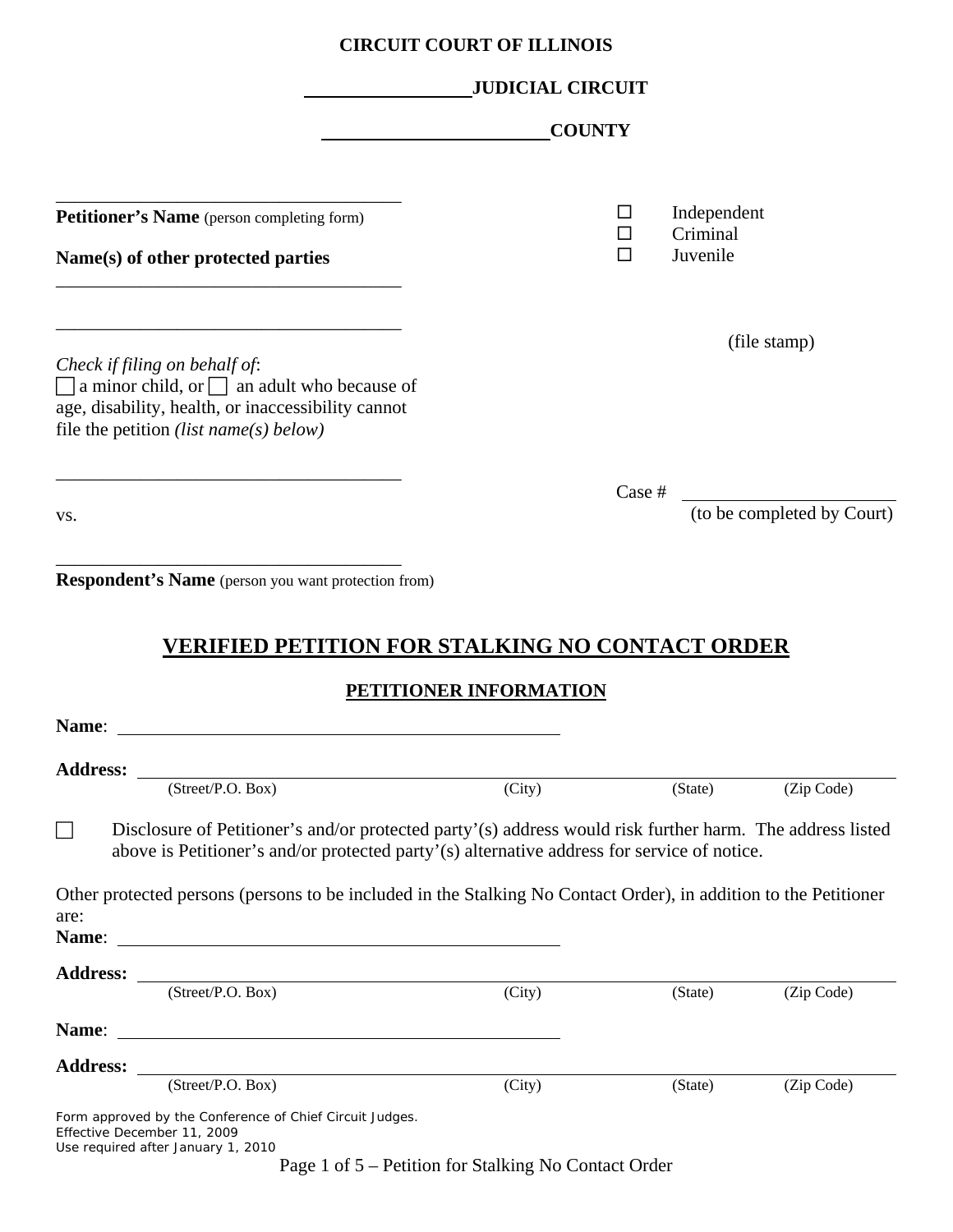## **RESPONDENT INFORMATION**

(if known)

| Name:                               |                                   |                                                                                                                                                                                                                                                                                                                                                                                    | <u> 1989 - Johann Stein, marwolaethau (b. 1989)</u>                                                                                                                                                                                      |                        |       |
|-------------------------------------|-----------------------------------|------------------------------------------------------------------------------------------------------------------------------------------------------------------------------------------------------------------------------------------------------------------------------------------------------------------------------------------------------------------------------------|------------------------------------------------------------------------------------------------------------------------------------------------------------------------------------------------------------------------------------------|------------------------|-------|
| Sex:<br>$\Box$ Male                 |                                   |                                                                                                                                                                                                                                                                                                                                                                                    | Female Race: Race: Height: Weight:                                                                                                                                                                                                       |                        |       |
|                                     |                                   |                                                                                                                                                                                                                                                                                                                                                                                    | Hair Color: Eye Color: Social Security #: XXX-XX-<br>(last 4 numbers)                                                                                                                                                                    |                        |       |
|                                     |                                   |                                                                                                                                                                                                                                                                                                                                                                                    |                                                                                                                                                                                                                                          |                        |       |
|                                     |                                   |                                                                                                                                                                                                                                                                                                                                                                                    | Other Numeric Identifier: $\frac{1}{(m_1 + m_2 + m_3 + m_4)}$ Description: $\frac{1}{(e.g. \text{password } #, \text{miliary serial } # \text{ or other})}$                                                                              |                        |       |
|                                     |                                   |                                                                                                                                                                                                                                                                                                                                                                                    |                                                                                                                                                                                                                                          |                        |       |
|                                     |                                   |                                                                                                                                                                                                                                                                                                                                                                                    | $\overline{(City)}$                                                                                                                                                                                                                      | (State)                | (Zip) |
|                                     |                                   |                                                                                                                                                                                                                                                                                                                                                                                    |                                                                                                                                                                                                                                          |                        |       |
|                                     |                                   | $\begin{tabular}{ll} \hline \rule{0pt}{2.5mm} \rule{0pt}{2.5mm} \rule{0pt}{2.5mm} \rule{0pt}{2.5mm} \rule{0pt}{2.5mm} \rule{0pt}{2.5mm} \rule{0pt}{2.5mm} \rule{0pt}{2.5mm} \rule{0pt}{2.5mm} \rule{0pt}{2.5mm} \rule{0pt}{2.5mm} \rule{0pt}{2.5mm} \rule{0pt}{2.5mm} \rule{0pt}{2.5mm} \rule{0pt}{2.5mm} \rule{0pt}{2.5mm} \rule{0pt}{2.5mm} \rule{0pt}{2.5mm} \rule{0pt}{2.5mm}$ |                                                                                                                                                                                                                                          |                        |       |
|                                     |                                   |                                                                                                                                                                                                                                                                                                                                                                                    | (City)                                                                                                                                                                                                                                   | (State)                | (Zip) |
|                                     |                                   |                                                                                                                                                                                                                                                                                                                                                                                    |                                                                                                                                                                                                                                          |                        |       |
| affidavit. $(740$ ILCS $21/60(c)$ ) |                                   |                                                                                                                                                                                                                                                                                                                                                                                    | (tattoos, scars, etc.)<br>$\Box$ Respondents address is unknown. Service by publication is requested (Section 2-206 (a) of the Code<br>of Civil Procedure). Reasonable efforts to accomplish actual service must be shown by evidence or |                        |       |
| <b>Respondent may be:</b><br>ш      | considered armed and/or dangerous |                                                                                                                                                                                                                                                                                                                                                                                    |                                                                                                                                                                                                                                          |                        |       |
| $\Box$<br>$\mathsf{L}$              | suicidal                          | considered armed, dangerous and suicidal                                                                                                                                                                                                                                                                                                                                           |                                                                                                                                                                                                                                          |                        |       |
|                                     |                                   |                                                                                                                                                                                                                                                                                                                                                                                    | I am requesting a Stalking No Contact Order because on or about ________________<br>(date)                                                                                                                                               | $\alpha$ , at $\alpha$ |       |
| (location)                          |                                   |                                                                                                                                                                                                                                                                                                                                                                                    | the following occurred: (Be specific as to dates, events and location(s) and describe at least 2 incidents)                                                                                                                              |                        |       |
|                                     |                                   |                                                                                                                                                                                                                                                                                                                                                                                    |                                                                                                                                                                                                                                          |                        |       |
|                                     |                                   |                                                                                                                                                                                                                                                                                                                                                                                    |                                                                                                                                                                                                                                          |                        |       |
|                                     |                                   |                                                                                                                                                                                                                                                                                                                                                                                    |                                                                                                                                                                                                                                          |                        |       |
|                                     |                                   |                                                                                                                                                                                                                                                                                                                                                                                    |                                                                                                                                                                                                                                          |                        |       |

 $\overline{a}$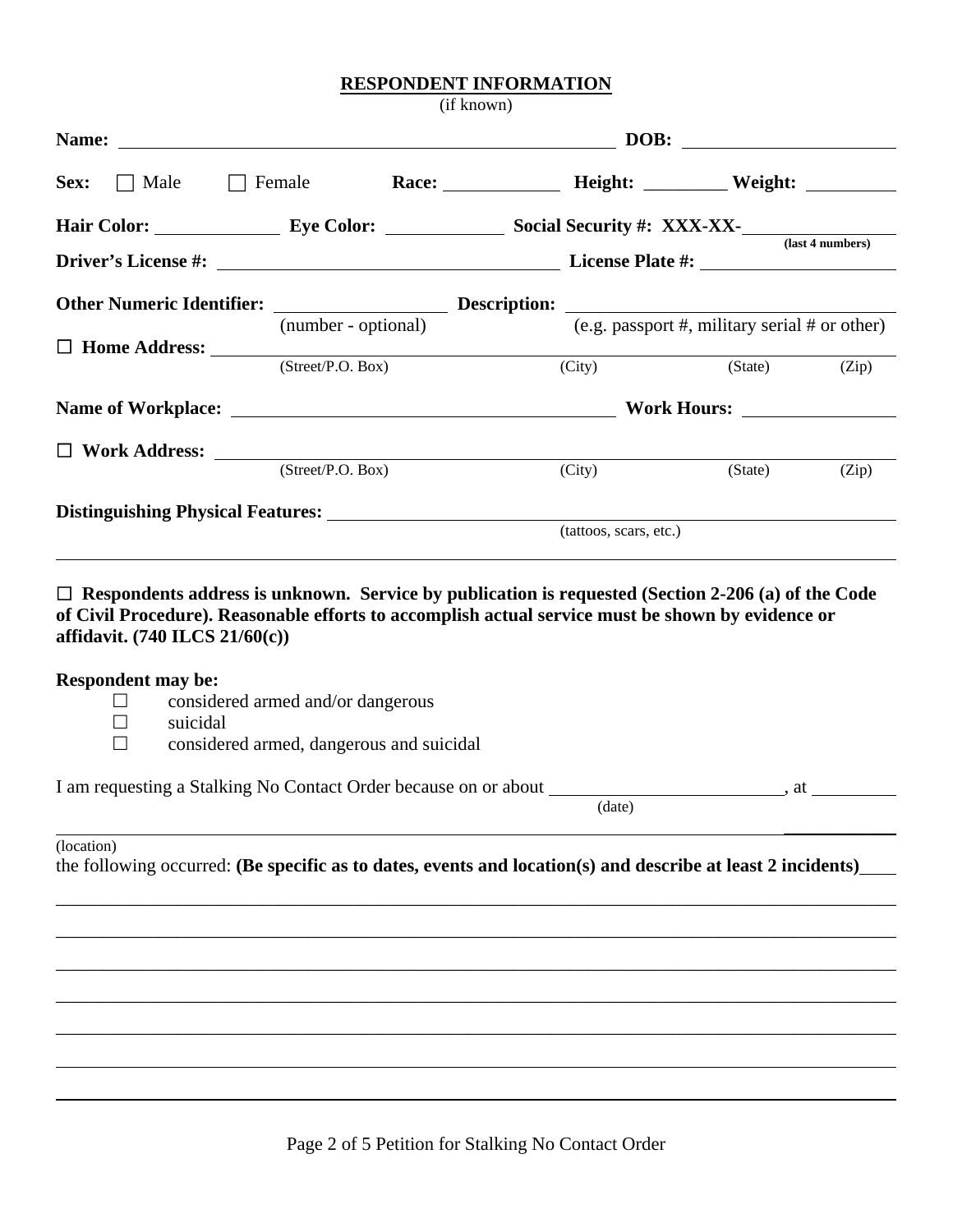|    |                | (additional pages may be added)<br>Venue is appropriate in this county because: $\Box$ the Petitioner resides here; $\Box$ the Respondent resides here;<br>$\Box$ one or more acts of the alleged stalking occurred here (check all that apply).                                                                          |
|----|----------------|---------------------------------------------------------------------------------------------------------------------------------------------------------------------------------------------------------------------------------------------------------------------------------------------------------------------------|
|    |                | <b>REMEDIES SECTION</b> (Section 80)                                                                                                                                                                                                                                                                                      |
|    |                | Pursuant to the Stalking No Contact Order Act, the Petitioner seeks the following remedies:                                                                                                                                                                                                                               |
| 1. |                | That prohibits the respondent from threatening to commit or committing stalking personally<br>or through third party.                                                                                                                                                                                                     |
| 2. | email, or fax. | That the Respondent may not contact the Petitioner and/or other protected persons in any way,<br>directly, indirectly or through third parties, including, but not limited to, phone, written notes, mail,                                                                                                                |
| 3. |                | That the Respondent be ordered to stay at least _____feet away from the Petitioner and/or other<br>protected persons, and their residence, school, daycare, employment and any other specified place. That<br>Respondent be prohibited from entering or remaining at the Petitioner's and/or other protected<br>persons': |
|    |                |                                                                                                                                                                                                                                                                                                                           |
|    |                |                                                                                                                                                                                                                                                                                                                           |
|    |                |                                                                                                                                                                                                                                                                                                                           |
|    |                | and any of the following specified places, when Petitioner and/or other protected persons<br>are present:                                                                                                                                                                                                                 |
|    |                |                                                                                                                                                                                                                                                                                                                           |
| 3. |                | That the Respondent be prohibited from possessing a Firearms Owners Identification Card, or<br>possessing or buying firearms.                                                                                                                                                                                             |
| 4. |                | Other injunctive relief as follows:                                                                                                                                                                                                                                                                                       |
|    |                |                                                                                                                                                                                                                                                                                                                           |

 $\overline{a}$ 

**WHEREFORE,** Petitioner moves the Court to grant the relief requested in this petition.

Page 3 of 5 Petition for Stalking No Contact Order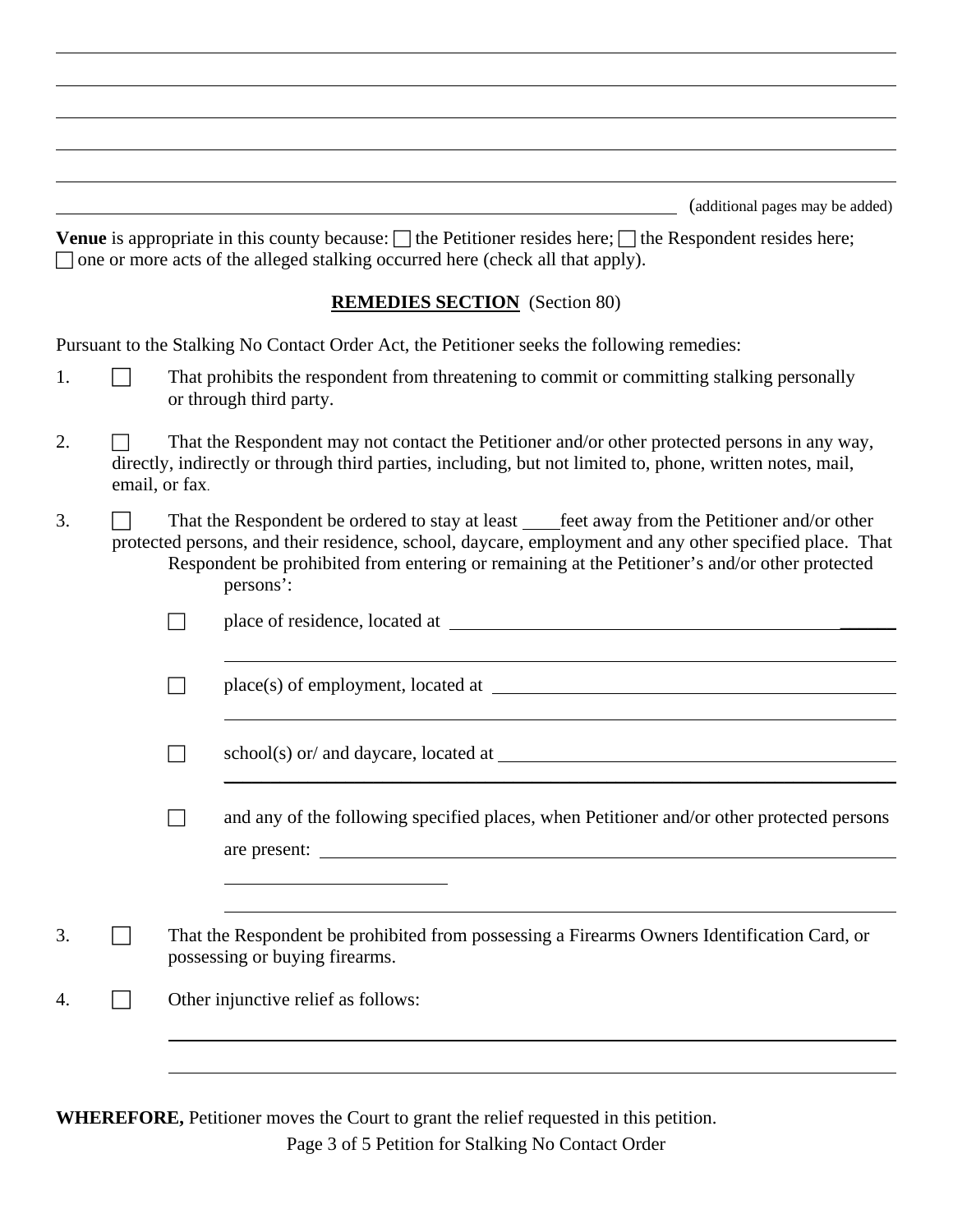## **VERIFICATION**

UNDER THE PENALTIES OF PERJURY AS PROVIDED BY LAW PURSUANT TO SECTION 1-109 OF THE CODE OF CIVIL PROCEDURE, THE UNDERSIGNED CERTIFIES THAT THE STATEMENTS SET FORTH IN THIS INSTRUMENT ARE TRUE AND CORRECT, EXCEPT AS TO MATTERS HEREIN STATED TO BE ON INFORMATION AND BELIEF AND AS TO SUCH MATTERS THE UNDERSIGNED CERTIFIES AS AFORESAID THAT THE UNDERSIGNED VERILY BELIEVES THE SAME TO BE TRUE.

| <b>Signature of Petitioner</b>                                                                     |
|----------------------------------------------------------------------------------------------------|
| Petitioner's Attorney or Petitioner if not represented by an attorney                              |
| Name:<br>the control of the control of the control of the control of the control of the control of |
| Telephone Number                                                                                   |
|                                                                                                    |
| City/State/Zip                                                                                     |

## **DEFINITION OF TERMS USED IN THIS PETITION**

- 1. **Stalking No Contact Order:** an emergency order or plenary order granted under the Stalking No Contact Order Act (the Act), which includes any remedy authorized by 740 ILCS 21/80.
- 2. **Course of Conduct:** means two or more acts, including but not limited to acts in which a respondent directly, indirectly, or through third parties, by any action, method, device, or means communicates to or about, a person, engages in other contact, or interferes with or damages a person's property or pet. A course of conduct may include contact via electronic communications. The incarceration of a person in penal institution who commits the course of conduct is not a bar to prosecution under this Section.
- 3. **Emotional distress:** means significant mental suffering, anxiety or alarm.
- 4. **Contact:** includes any contact with the victim, that is initiated or continued without the victim's consent, or that is in disregard of the victim's expressed desire that the contact be avoided or discontinued, including but not limited to being in the physical presence of the victim; appearing within the sight of the victim; approaching or confronting the victim in a public place or on private property; appearing at the workplace or residence of the victim; entering onto or remaining on property owned, leased, or occupied by the victim; or placing an object on, or delivering an object to, property owned, leased, or occupied by the victim.
- 5. **Petitioner:** means any named petitioner for the stalking no contact order or any named victim of stalking on whose behalf the petition is brought.
- 6. **Reasonable Person:** means a person in the petitioner's circumstances with the petitioner's knowledge of the respondent and the respondent's prior acts.